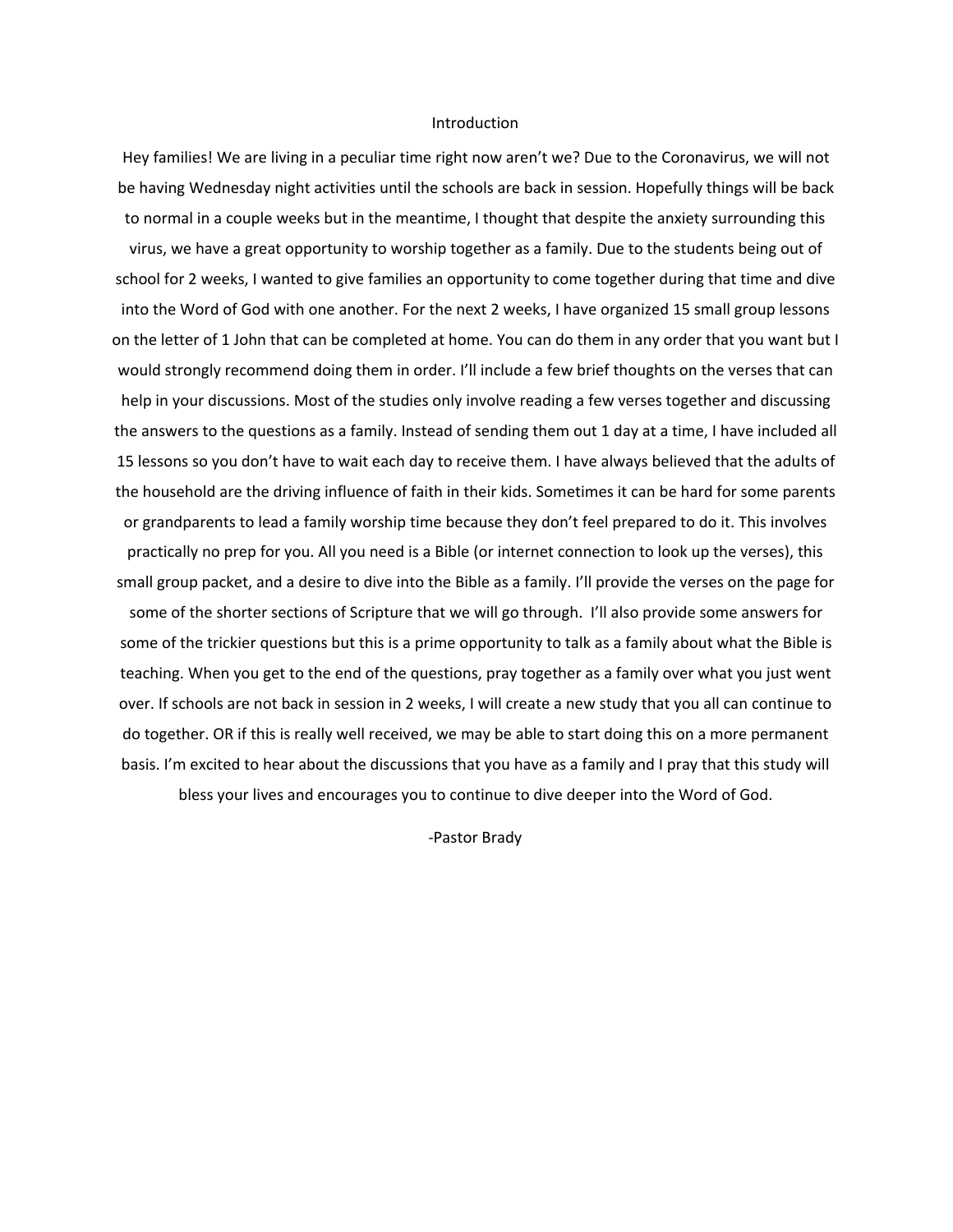#### Scripture: 1 John 1:1-4

That which was from the beginning, which we have heard, which we have seen with our eyes, which we looked upon and have touched with our hands, concerning the word of life— **<sup>2</sup>** the life was made manifest, and we have seen it, and testify to it and proclaim to you the eternal life, which was with the Father and was made manifest to us—<sup>3</sup>that which we have seen and heard we proclaim also to you, so that you too may have fellowship with us; and indeed our fellowship is with the Father and with his Son Jesus Christ. **<sup>4</sup>**And we are writing these things so that our joy may be complete.

#### Devotional

Did anyone else have a hard time understanding what John was saying in these verses? Go ahead and read it again, I know it can sound a little bit confusing. Don't worry, after these verses, it gets a lot easier! Verse 1 is an echo of what John says in his chapter 1, verses 1-2 of his Gospel. There, he says, "in the beginning was the Word, and the Word was with God, and the Word was God. He was in the beginning with God." There John was pointing back to the first verse of Genesis 1, where we read, "in the beginning, God…" What John is doing here and in his Gospel is pointing to the fact that Jesus is God! As John is writing this letter, he is telling his audience that Jesus is God, and that he has heard, seen, looked upon, and touched Him. It's almost like he is saying, "Guys, trust me, I have seen this firsthand, and Jesus really is who He says He is." Because John has seen and believed that Jesus is the Son of God, he is compelled to share that Gospel message with others. He knows that the Gospel is true and he wants you to realize this truth and join the community of believers that Jesus has established, the Church. John wants his readers to take part in the joy that comes through salvation!

#### Questions:

- 1. Do you see how John connects 1 John 1:1 to John 1 and Genesis 1? Why do you think that he would do that?
- 2. John is writing this letter because he wants his readers to know that Jesus really is who He says He is. John wants them to know that his life has been changed because of knowing Jesus. How has your life been changed by knowing Jesus?
- 3. In verse 4, John talks about the joy of fellowship with other believers and the joy of having salvation through Jesus. What are some ways you can share that joy with others?

#### Day 1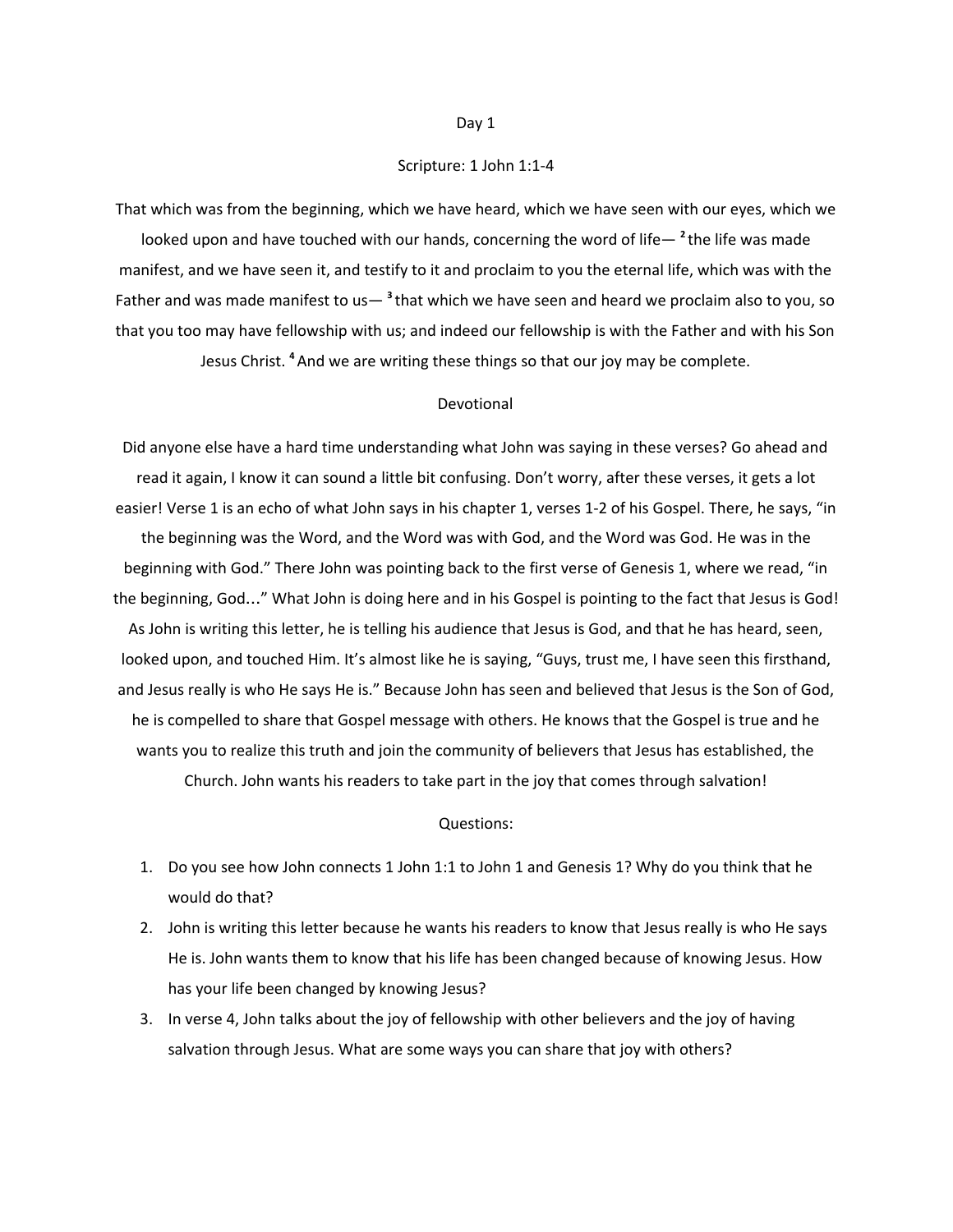## Scripture: 1 John 1:5-10

**<sup>5</sup>** This is the message we have heard from him and proclaim to you, that God is light, and in him is no darkness at all. <sup>6</sup> If we say we have fellowship with him while we walk in darkness, we lie and do not practice the truth. <sup>7</sup> But if we walk in the light, as he is in the light, we have fellowship with one another, and the blood of Jesus his Son cleanses us from all sin. **8** If we say we have no sin, we deceive ourselves, and the truth is not in us. <sup>9</sup> If we confess our sins, he is faithful and just to forgive us our sins and to cleanse us from all unrighteousness. <sup>10</sup> If we say we have not sinned, we make him a liar, and his word is not in us.

#### Devotional:

God is perfectly just and holy! There is no darkness or sin in Him at all. Because of the fall, we are covered in the darkness of sin. However, Jesus died so that we would be saved from that darkness! His death doesn't just save us from some of our sins or the sins that we had just before we came to faith in Christ, His death saves us from all of our sins, past, present, and future! As we are on this earth, we will never be perfect. Fortunately for us, Jesus Christ is perfect and His perfection covers us! He covers us in His righteousness because our own righteousness would never be good enough. There is not a single sin that you can commit that is more powerful than the cross of Jesus Christ. All we need to do is confess our sins and trust Him in faith. He is the perfect light that shines in the darkness and that darkness is powerless against Him!

- 1. What do you think John means when he says that people do not practice the truth? (verse 6)
	- a. What John is warning us about is telling others that we are Christians even though our lives do not reflect being followers of Christ. We are basically misrepresenting Christ if we tell people that we are Christians but our lives don't show it.
- 2. Do you think that you can do anything to earn God's forgiveness?
	- a. Nope! Because of God's grace, He freely offers forgiveness to any that seek it!
- 3. God's faithfulness to forgive us should inspire us to forgive others. He forgives us even though we don't deserve it. Can you think of anyone in your life that you need to forgive?
- 4. What are some ways that you can practice forgiveness towards others?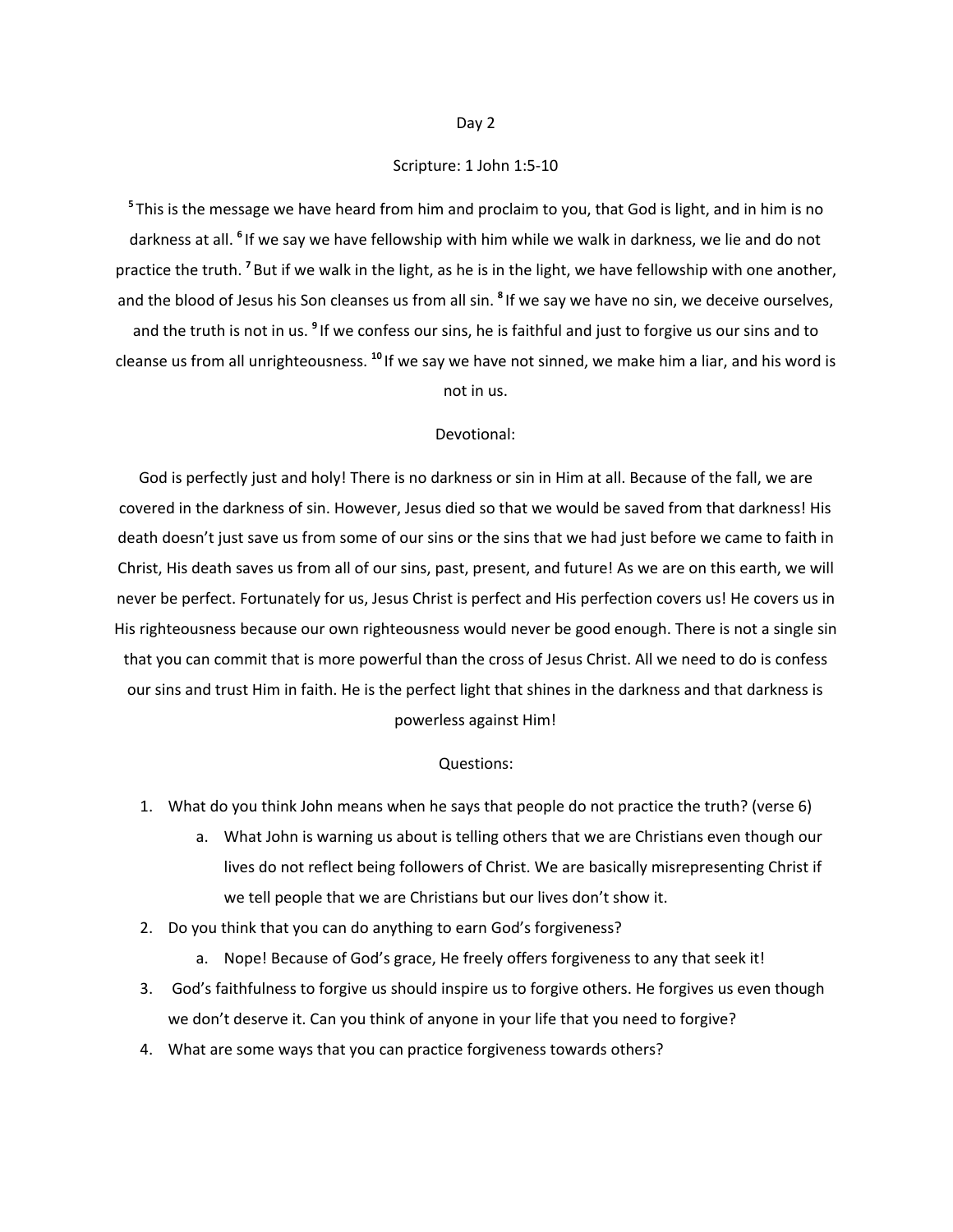## Scripture: 1 John 2:1-6

My little children, I am writing these things to you so that you may not sin. But if anyone does sin, we have an advocate with the Father, Jesus Christ the righteous. **<sup>2</sup>**He is the propitiation for our sins, and not for ours only but also for the sins of the whole world. **<sup>3</sup>**And by this we know that we have come to know

him, if we keep his commandments. **<sup>4</sup>**Whoever says "I know him" but does not keep his commandments is a liar, and the truth is not in him, **<sup>5</sup>** but whoever keeps his word, in him truly the love of God is perfected. By this we may know that we are in him: **<sup>6</sup>**whoever says he abides in him ought to walk in the same way in which he walked.

#### Devotional

What is an advocate? Think of a lawyer or a representative. An advocate is someone that publicly supports someone or represents their cause. Jesus is our representative to the Father. Some say that Jesus acts as our lawyer before God and that when Satan accuses us of wrongdoing, Jesus acts as our representative. This is true but Jesus does a whole lot more than just that. Imagine if you were on trial for something and you had the best lawyer in the world. The evidence is overwhelming and it is clear that you did the wrong. The judge sentences you to death for your crime but then, your lawyer does something incredible. He goes to the stand and tells the judge, "Judge, I want you to charge their crime to me, let me take the sentence that they deserve and allow them to walk out free." The judge accepts and you are a free man! That seems crazy but that is exactly what Jesus did for us! We deserve death but He took the death that we deserve so that we could be saved. Yes, Jesus represents us to the Father and each time that Satan accuses us, Jesus says, "Father, I have paid the price of their sin in full!"

- 1. John says in verse 6 that whoever abides in Jesus ought to walk in the same ways that Jesus walked. What are some things that Jesus did in His life that caused Him to stand out and be a perfect example for us to follow?
- 2. What are some ways that you are encouraged by the fact that Jesus is your representative before God?
	- a. Because Jesus took the sin that was ours, we can trust Him to give the righteousness that is His
- 3. Who is one person that you can think of that you want to share Jesus with?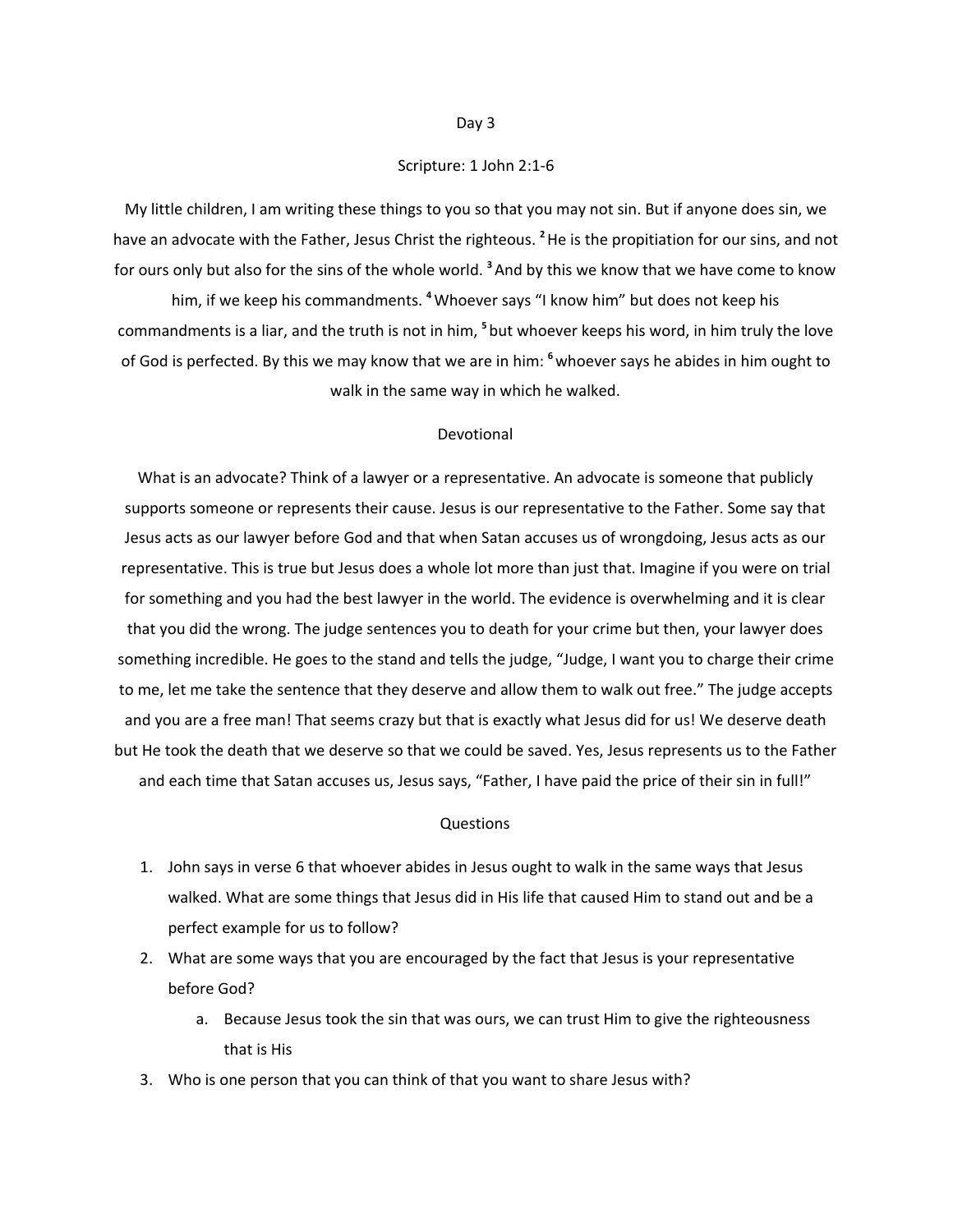## Scripture: 1 John 2:7-11

**<sup>7</sup>** Beloved, I am writing you no new commandment, but an old commandment that you had from the beginning. The old commandment is the word that you have heard. **<sup>8</sup>**At the same time, it is a new commandment that I am writing to you, which is true in him and in you, because the darkness is passing away and the true light is already shining. **<sup>9</sup>**Whoever says he is in the light and hates his brother is still in

darkness. **<sup>10</sup>**Whoever loves his brother abides in the light, and in him there is no cause for stumbling. **<sup>11</sup>** But whoever hates his brother is in the darkness and walks in the darkness, and does not know where he is going, because the darkness has blinded his eyes.

#### Devotional

Love is one of the key themes here in John's letter. In fact, the word love appears 46 times just in these 5 chapters! It is clear that John sees love as a driving force between God's relationship with us and our relationships with each other. How can we say that we are truly in love with Jesus if there is hate in our hearts? We will never be able to love like Christ loves if we hold hatred and grudges in our hearts. Wouldn't it be horrible if Christ said that He loved us, but secretly in His heart, hated us? That would stink! We wouldn't be able to have any hope for salvation if that were the case! Jesus loves us despite our flaws. Paul Washer once said, "I have given Christ countless reasons not to love me. None of them changed His mind." As Christians, we are a group that is defined by love and we are called to extend that love to others. It may be hard sometimes, but Christ loves that person you may hate and that should be a good enough reason for us to love them as well.

- 1. Why is it hard for us to love people, even after we become Christians?
- 2. Can you think of one person that you need to show the love of Christ to in the coming weeks?
- 3. How can hatred be a cause for stumbling for believers?
	- a. It misrepresents Jesus and the Gospel. People may see the way that we treat others and get the wrong impression of who Jesus is and what it means to be a Christian.
- 4. Loving people can be hard. What are some ways that you can practice loving others?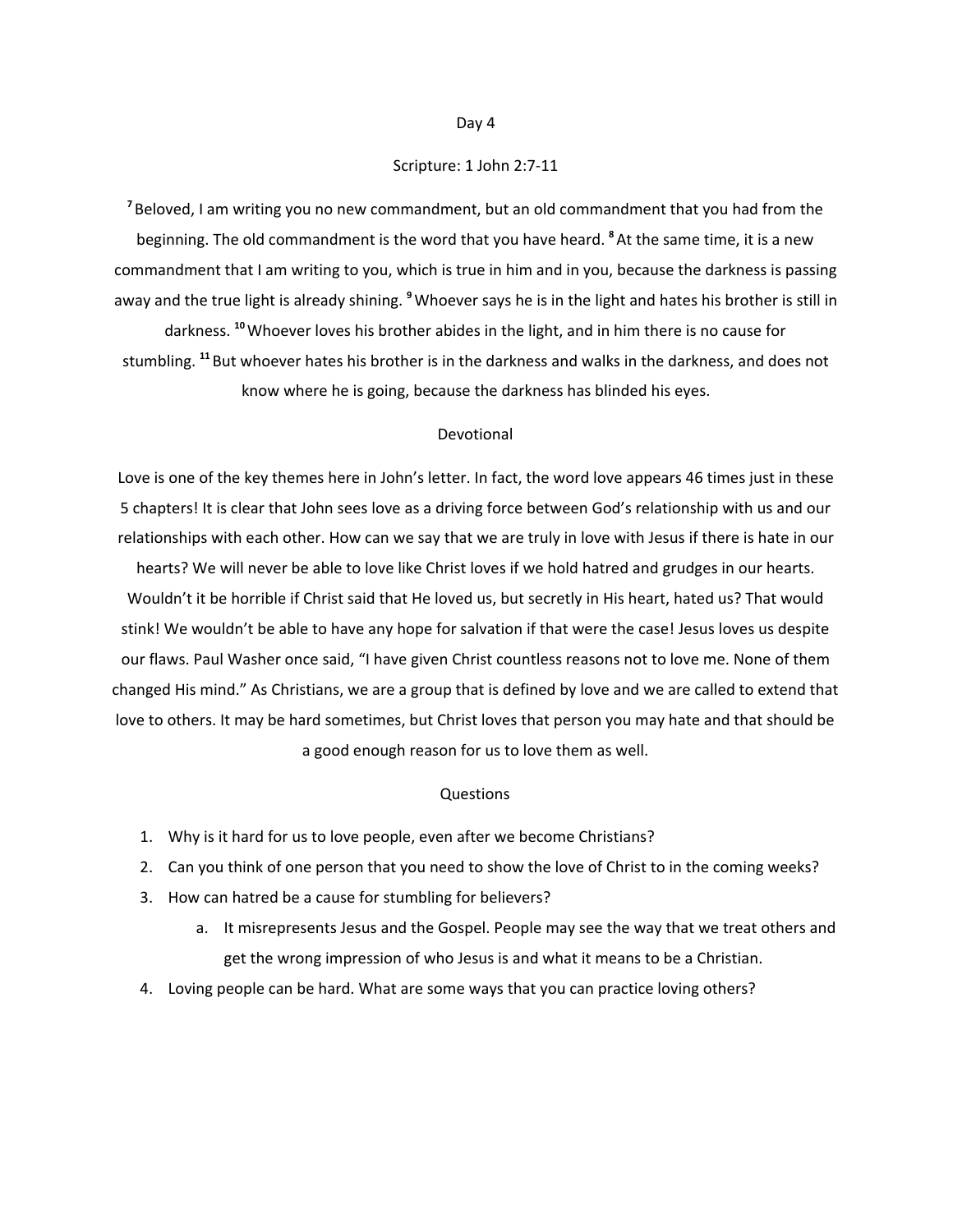## Scripture: 1 John 2:12-14

**12** I am writing to you, little children, because your sins are forgiven for his name's sake. **13** I am writing to you, fathers, because you know him who is from the beginning. I am writing to you, young men, because you have overcome the evil one. I write to you, children, because you know the Father. **14** I write to you, fathers, because you know him who is from the beginning. I write to you, young men,

because you are strong, and the word of God abides in you, and you have overcome the evil one.

#### Devotional

Here we see John representing various ages within the Church. He is highlighting how the Gospel is relevant and personal regardless of age. By referring to little children, he is pointing to how we are welcomed into the family of God and how He is their Father. By referring to fathers, he is talking about

how we as more mature Christians have the ability to pass along our faith and share the Gospel message. Then by referring to young men, he is pointing out how we embrace the saving work of Jesus Just as Jesus triumphed over Satan as a young man in the wilderness, we too have overcome Satan. We all have a role that we play as followers of Jesus. Jesus offers salvation to all, regardless of age or gender. When we read these verses we can rejoice because we know that if we are in Christ, we are in the family of God, we will overcome the work of the Devil, God's Word abides in us, and we have the opportunity to share this message of salvation with others!

#### Questions

- 1. What are some of the benefits of having God as your Father?
	- a. We have unlimited access to the King of the Universe! We know that He loves us because we have become His children.
- 2. When we become a part of God's family, we become brothers and sisters with everyone else that has placed their faith in Christ. Does this fact help you to see people in the church differently? Why or why not?
- 3. Do you think that you have to be a certain age in order to share Christ with someone?
	- a. One of the amazing benefits of the Holy Sprit is that He can work through anyone! Regardless of your age, God can still use you!
- 4. What are some ways that Christ has helped you to triumph over sin?

#### Day 5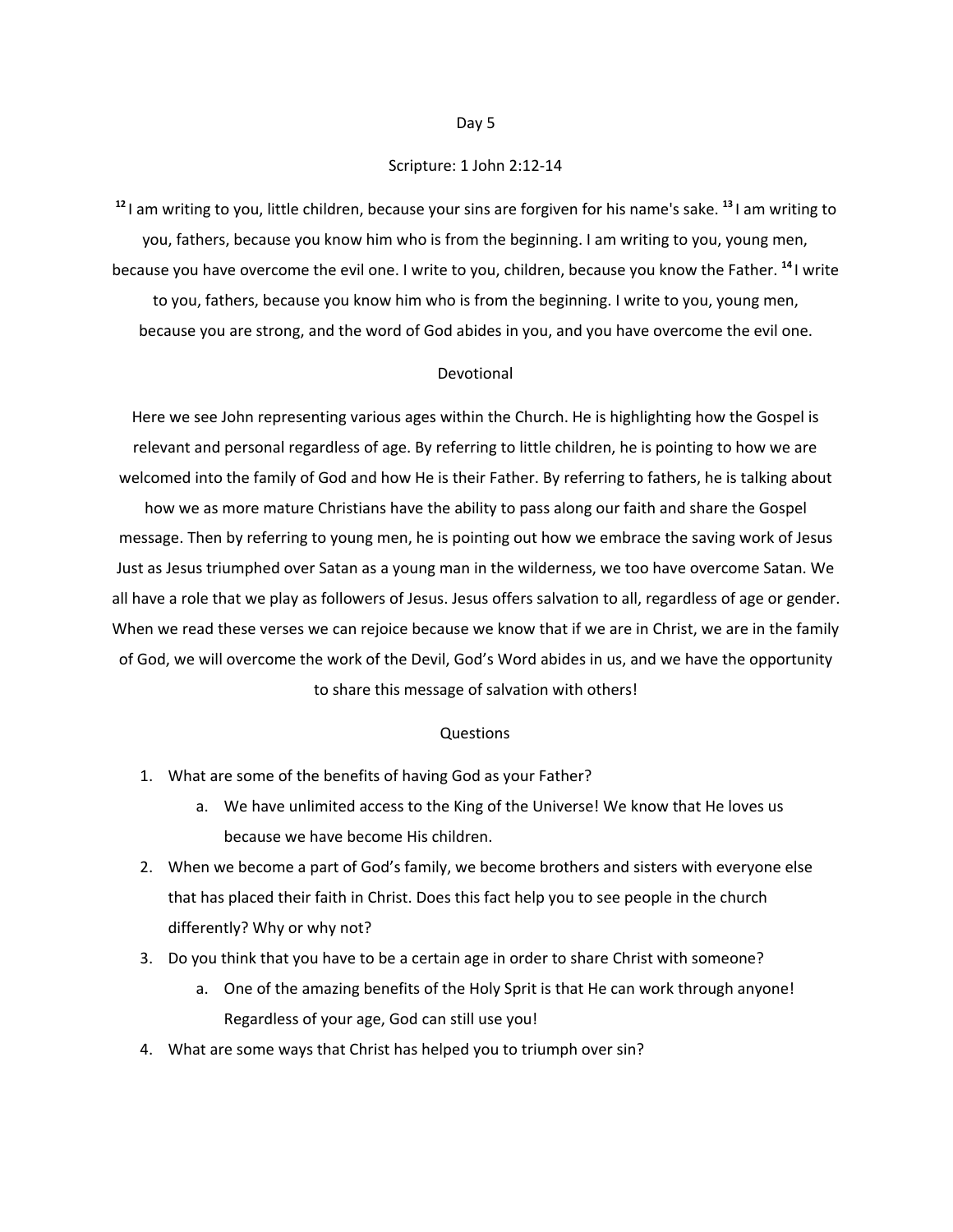## Scripture: 1 John 2:15-17

**<sup>15</sup>**Do not love the world or the things in the world. If anyone loves the world, the love of the Father is not in him. **<sup>16</sup>** For all that is in the world—the desires of the flesh and the desires of the eyes and pride of life—is not from the Father but is from the world. **<sup>17</sup>**And the world is passing away along with its desires, but whoever does the will of God abides forever.

## Devotional

We bring nothing into this world and we can take nothing out of it. When we go to be with Jesus, do you think that we are going to look back at our time on earth and miss it? Do you think that we are going to get to Heaven and wish that we could have brought our stuff with us? When we are with Jesus, we aren't going to miss our old lives in the slightest. Why would we? We will be in a place of absolute perfection and in the presence of Jesus Himself! Until we get there though, it is possible that we may view the things this world offers and think that those things are the most important. God offers us amazing things here on this planet but they are only a small glimpse of what He has in store for us when we are with Him. Our greatest treasure is Jesus. Nothing else in this life will ever compare to Him. As Christians we have a long-term perspective because we look ahead to God's reward

- 1. What are some ways that you can keep your eyes on Jesus and not focus so much on worldly desires?
- 2. What do you think John means by, "the desires of the flesh, and the desires of the eyes and pride of life"?
	- a. These are the ways that Satan tempts us into sin. He tries to get us to embrace the things that "feel good", "look acceptable", and focus on our selves.
- 3. What do you think will be the best part about being with Jesus forever?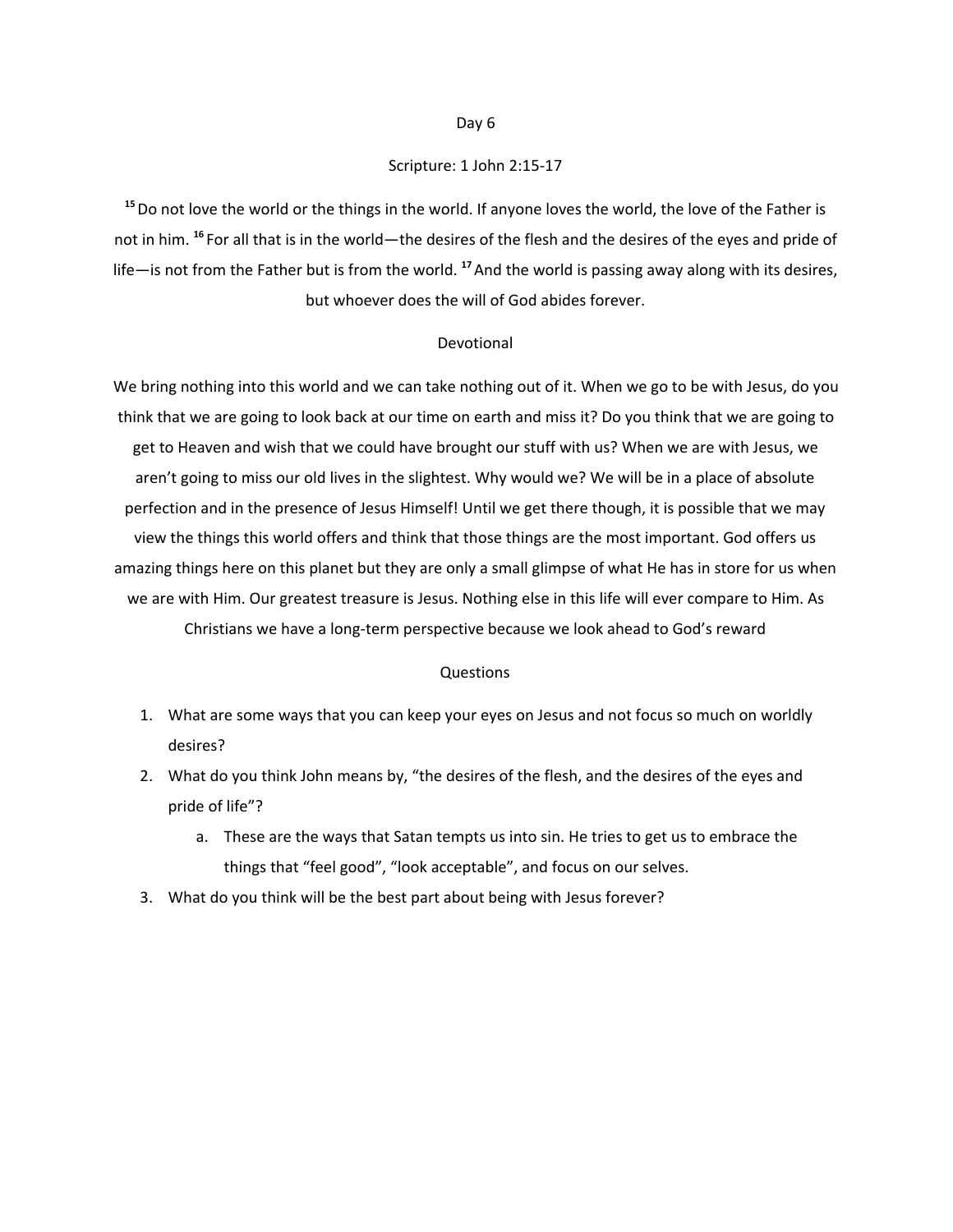## Scripture: 1 John 2:18 -26

These are more verses than we normally look at, so grab a Bible and read this together as a family!

#### Devotional

This world is full of false Christs or false saviors. It was true in John's time and it is true in ours. One of the things that Satan does is take lies and makes them sound like the truth. Satan is never going to come and tell you, "hey this is a lie, I just wanted you to know that." Instead, Satan will do all that he can to make you sin by making it sound like it is the right thing to do. When Satan tempted Christ, he even used Scripture to "support his arguments." But we have the gift of the Holy Spirit to guide us into all truth (John 16:13). In 1 John 2:21, John reminds us that we all have been given the truth of the Gospel and we all know what the truth really is. Trust in the Gospel message that you have received. Trust in the Bible that is in your hands. God will never lead you into anything that goes against what He has said in His Word. If you feel like you are being pulled away from the truth, go to the Bible and see what it says. If you struggle, find another brother or sister in the faith that has more experience than you and ask them to help you. Trust in God and in His will for your life. He will never lead you away from Him. Satan is going to do all that he can to push you away from the Lord, but through God's Word, we know the truth.

- 1. Why do you think Satan uses things that sound true to lure people away from the Lord?
- 2. How does the Holy Spirit lead us to the truth?
	- a. He points to Scripture. He reminds us of the promises of God. He helps us discern what is right and wrong.
- 3. Who is someone that you can turn to that can help you when you feel like you are being deceived or tempted to sin?
- 4. What do you think it means to "abide in Jesus"? (1 John 2:27)
	- a. It means that we depend on Christ. We trust Him to guide us, remind us, save us, and love us.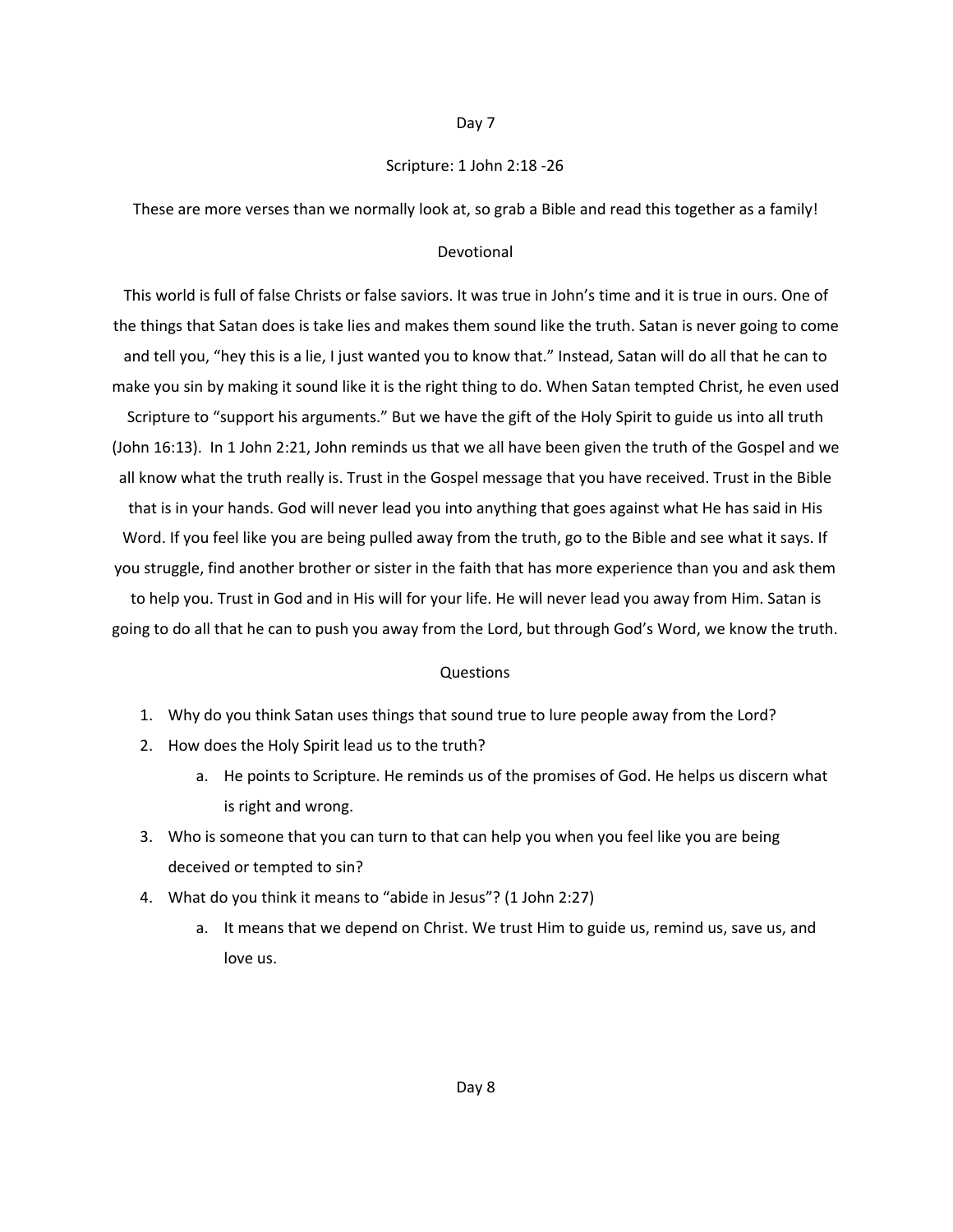#### Scripture: 1 John 2:28- 1 John 3:3

**<sup>28</sup>**And now, little children, abide in him, so that when he appears we may have confidence and not shrink from him in shame at his coming. <sup>29</sup> If you know that he is righteous, you may be sure that everyone who practices righteousness has been born of him. **<sup>1</sup>** See what kind of love the Father has given to us, that we should be called children of God; and so we are. The reason why the world does not know us is that it did not know him. **<sup>2</sup>** Beloved, we are God's children now, and what we will be has not yet appeared; but we know that when he appears we shall be like him, because we shall see him as he is. **<sup>3</sup>**And everyone who thus hopes in him purifies himself as he is pure.

#### Devotional

This is one of my favorite sections in John's letter. Take a minute or 2 and think about how much God loves you and what it means to be called children of God. It blows my mind to think that the God who created everything, the God that paints every sunset in the sky, the God that angels glorify day and night forever, is my Heavenly Father! We should never be underwhelmed at the thought of God's love for us. Because we are His children, we can have confidence to go to Him. Tim Keller writes, "The only person who dares wake up a king at 3:00 AM for a glass of water is a child. We have that kind of access." God wants you to come to Him. He is a perfect Father that always wants to see His children. One day we are going to be like Him. We will see Him as He is, and we will never desire anything else because we will be able to fully embrace being His child. We might not see it yet, but one day we will, and it will be glorious!

- 1. What does it mean to be able to stand confidently before God the Father?
- 2. John tells us that we don't have to be ashamed when we are in God's presence. How can we be confident of this?
	- a. When God looks at us, He no longer sees our sinful self. He sees Christ and what Christ has accomplished on our behalf.
- 3. What do you think it will be like to stand in the presence of God?
- 4. What do you think some of the benefits are of being God's children?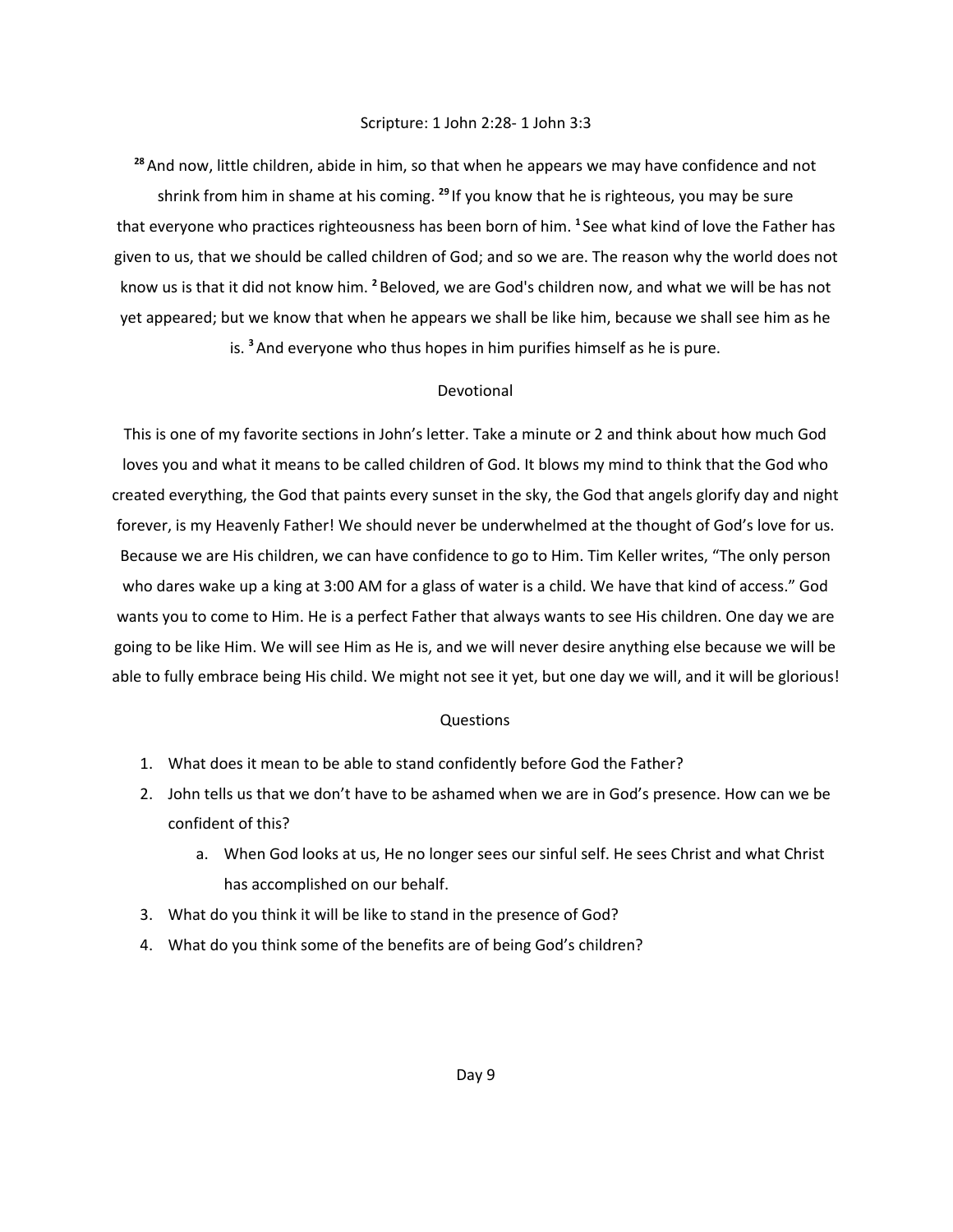**<sup>4</sup>** Everyone who makes a practice of sinning also practices lawlessness; sin is lawlessness. **<sup>5</sup>** You know that he appeared in order to take away sins, and in him there is no sin. **<sup>6</sup>**No one who abides in him keeps on sinning; no one who keeps on sinning has either seen him or known him. **<sup>7</sup>** Little children, let no one deceive you. Whoever practices righteousness is righteous, as he is righteous. **<sup>8</sup>**Whoever makes a practice of sinning is of the devil, for the devil has been sinning from the beginning. The reason the Son of God appeared was to destroy the works of the devil. **<sup>9</sup>**No one born of God makes a practice of sinning, for God'sseed abides in him; and he cannot keep on sinning, because he has been born of God. **<sup>10</sup>** By this it is evident who are the children of God, and who are the children of the devil: whoever does not practice righteousness is not of God, nor is the one who does not love his brother.

## Devotional

Jesus came to destroy the work of the Devil. Satan will do all that he can to stop the work of Christ, but he is on borrowed time. He is like a lion in a cage but you still don't want to go inside the cage. He is like a venomous snake with its head cut off. The venom in its fangs can still harm you, even after the head has been cut off. If we are going to be followers of Christ, we need to do all that we can to pursue Christ. Satan will tempt us and we will continue to sin, but our lives should not be defined by those sins. While we may sin, we should not live a life that is defined by sin. We shouldn't be living in persistent sin. We will struggle sometimes, but we serve a God that can help us overcome our struggles. Remember, He is faithful to forgive all sin but that doesn't give us an excuse to sin. Romans 6:1-2 reminds us, "What shall we say then? Are we to continue in sin that grace may abound? By no means! How can we who died to sin still live in it?" God's forgiveness isn't an excuse to keep sinning. It is a reminder that He has given us more grace than we deserve and it should encourage us to live a life that is pleasing to Him.

#### Questions

- 1. What works of Satan did Jesus come to destroy?
- 2. Why is it dangerous to get too close to Satan even though Christ has defeated him?
- 3. What is the difference between practicing sin and occasionally sinning?
	- a. Practicing sin means that we are devoted to the sin rather than the Savior. We may sin occasionally but our lives are not defined by that occasional sin.
- 4. What do you think it means to practice God's righteousness?

Day 10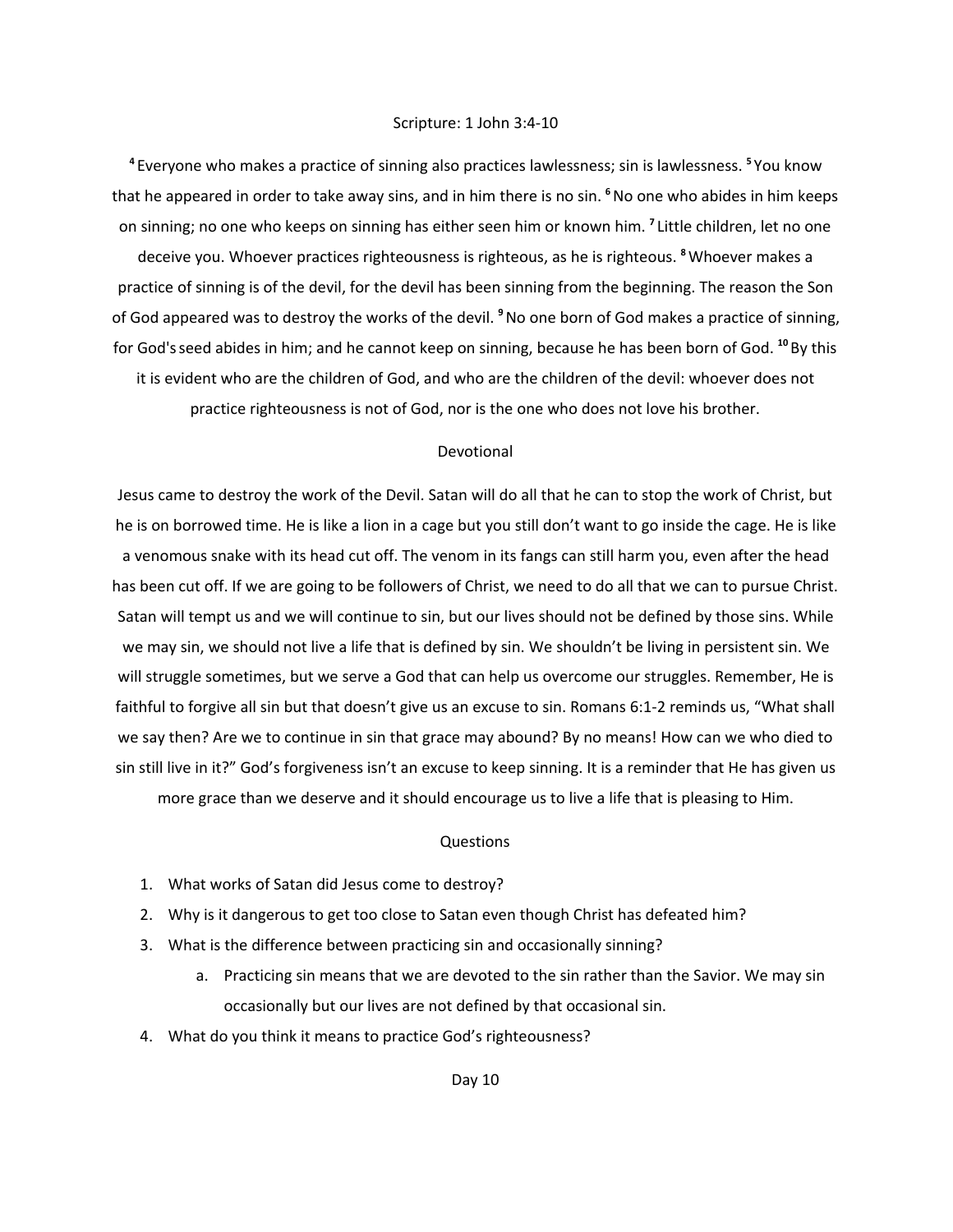#### Scripture: 1 John 3:11-24

Once again, there are a lot of verses to look at, so go ahead and grab that Bible and read this as a family!

#### Devotional

One of my favorite Bible verses is 1 John 3:18. "Little children, let us not love in word or talk but in deed and in truth." It is easy to tell someone that you love them but it isn't always easy to carry out that love. If all our love is just talk and no action, I find it hard to believe that we truly love that person. In Isaiah 49, the people of Israel say, "The Lord has forsaken me; my Lord has forgotten me." The Lord responds to their concern and says, "Can a woman forget her nursing child, that she should have no compassion on the son of her womb. Even these may forget, yet I will not forget you. Behold, I have engraved you on the palms of my hands." A mother's love isn't just in word, it's unconditional. The Lord is saying, "I want you to look at a mother's love that she has for her child and I want you to compare that love to me." Even greater is God's love for us than a mother's love for her nursing child. The Lord says that He has

engraved us on the palms of His hands. That word engraved is a very specific Hebrew word which means, "engraved with a hammer or a spike." Imagine someone out of love for another person having a nail driven into the palm of their hand? Centuries later, Thomas said, "I don't feel loved." But Jesus says, "Look at the palms of my hands and see my love for you." It is here at the cross where we see the words of God's love and the actions of God's love coming together for us.

- 1. What do you think it means to love in deed (or action) and in truth?
- 2. Why do you think that John focuses on love so much in this letter?
- 3. What are some ways that we can show God's love to our brothers and sisters in Christ?
- 4. Why is it bad to only love in talk but not in action?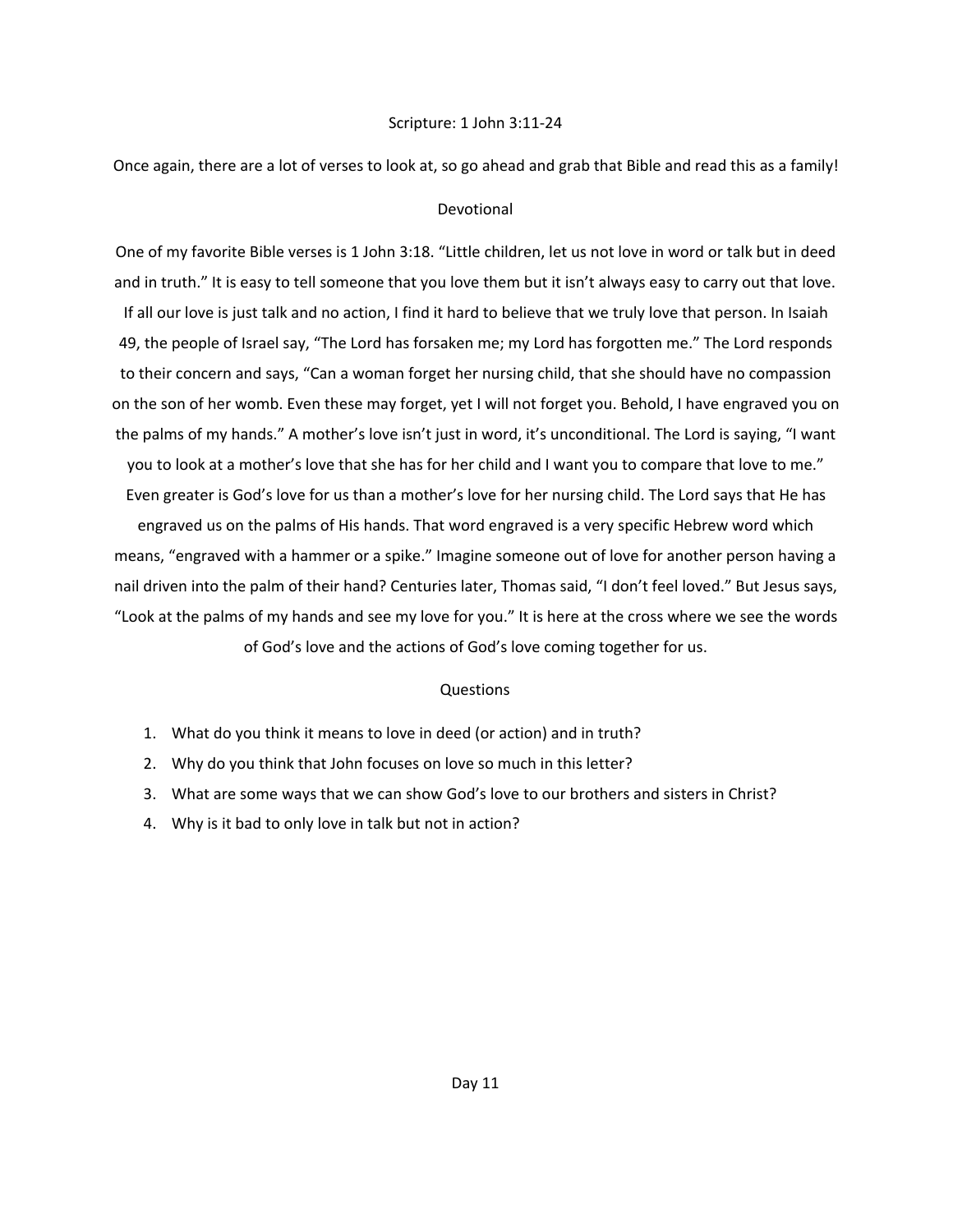#### Scripture: 1 John 4:1-6

Beloved, do not believe every spirit, but test the spirits to see whether they are from God, for many false prophets have gone out into the world. <sup>2</sup> By this you know the Spirit of God: every spirit that confesses that Jesus Christ has come in the flesh is from God, **<sup>3</sup>** and every spirit that does not confess Jesus is not from God. This is the spirit of the antichrist, which you heard was coming and now is in the world already. **<sup>4</sup>** Little children, you are from God and have overcome them, for he who is in you is greater than he who is in the world. <sup>5</sup> They are from the world; therefore they speak from the world, and the world listens to them. **<sup>6</sup>**We are from God. Whoever knows God listens to us; whoever is not from God does not listen to us. By this we know the Spirit of truth and the spirit of error.

## Devotional

There are a lot of things out in the world that are fighting for your attention. So many people think that they have the answer to what is most important in life, what the meaning of life is, how to be happy, etc. We often think that if we can just accomplish this, or have that, then we will have everything that we will want in life. The next time you go to a bookstore, check out the self-help section and notice how many books there are that all claim that if you can just have this or that, you will be happy. Well, what do you do when you get that book, read through it, and it doesn't work? What happens when you are just as miserable as before? Who or what do you blame? The Bible tells us what it is that we really need to be happy. Through the Holy Spirit, we know what is true and what is false. A life that is devoted to Jesus Christ will always have everything it really needs in order to be happy. Following Jesus doesn't mean that you will be rich, or healthy, or that everything is going to work out for you. But it does mean that you will have everything that you need in order to rejoice in Christ.

- 1. God has given us the victory through His Son to overcome the world. What are some things that you feel you need to overcome in order to be closer to the Lord?
- 2. The world is always going to want you to listen to them instead of to God. What are some ways that you can block out the world in order to focus on what the Lord wants for you?
- 3. What do you think John means when he says, "He who is in you is greater than he who is in the world?"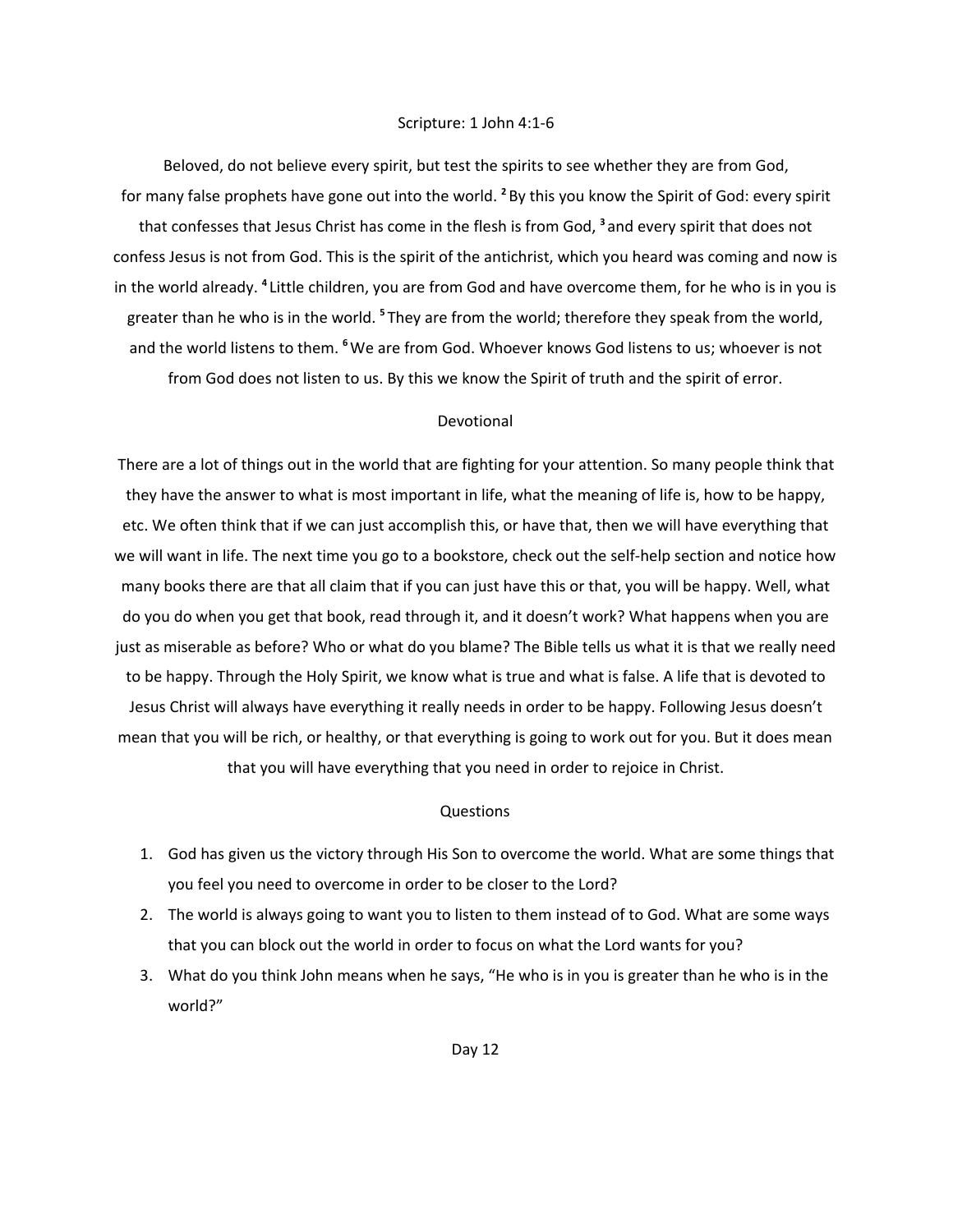## Scripture: 1 John 4:7-21

Grab those Bibles and get to reading as a family! Maybe you could try to break it up and have each family member read a couple verses?

## Devotional

Believe it or not, you did not make the first move in loving God. As we see in these verses, God reached out to you in love, long before you ever reached out to Him. The greatest evidence of His love was made known to us by the giving of His Son. Jerry Bridges wrote, "If we want proof of God's love for us, then we must look first at the cross where God offered up His Son as a sacrifice for our sins. Calvary is the one objective, absolute, irrefutable proof of God's love for us." We should never find ourselves questioning God's love for us. "He who did not spare his own Son but gave him up for us all, how will he not also with him graciously give us all things?" (Romans 8:32) Sometimes it will be hard for us to love others. Sometimes we might even be afraid of showing the love of Jesus to them. John reminds us that because we are saved by Christ, we no longer have to fear. Perfect love casts out fear. God's love for you is perfect and one day, He will bring us to be with Him in a place where there are no tears, pains, or worries. We know that God loves us, and because we know that, we can have the strength to overcome anything because His love is the driving force in our lives.

- 1. It seems like John is repeating some of the things that he said in other parts of his letter. Why do you think that he is doing that?
	- a. Some examples of the things that he repeats is how we are to love one another, Jesus is the savior of the world, and Jesus is the propitiation for our sins. He is stressing these things as vital for the Christian life.
- 2. What is something that you are afraid of doing for Christ?
- 3. How can we as a family help you to overcome that fear?
- 4. Do you ever feel like you need more proof of God's love for you? Why do you think you feel that way?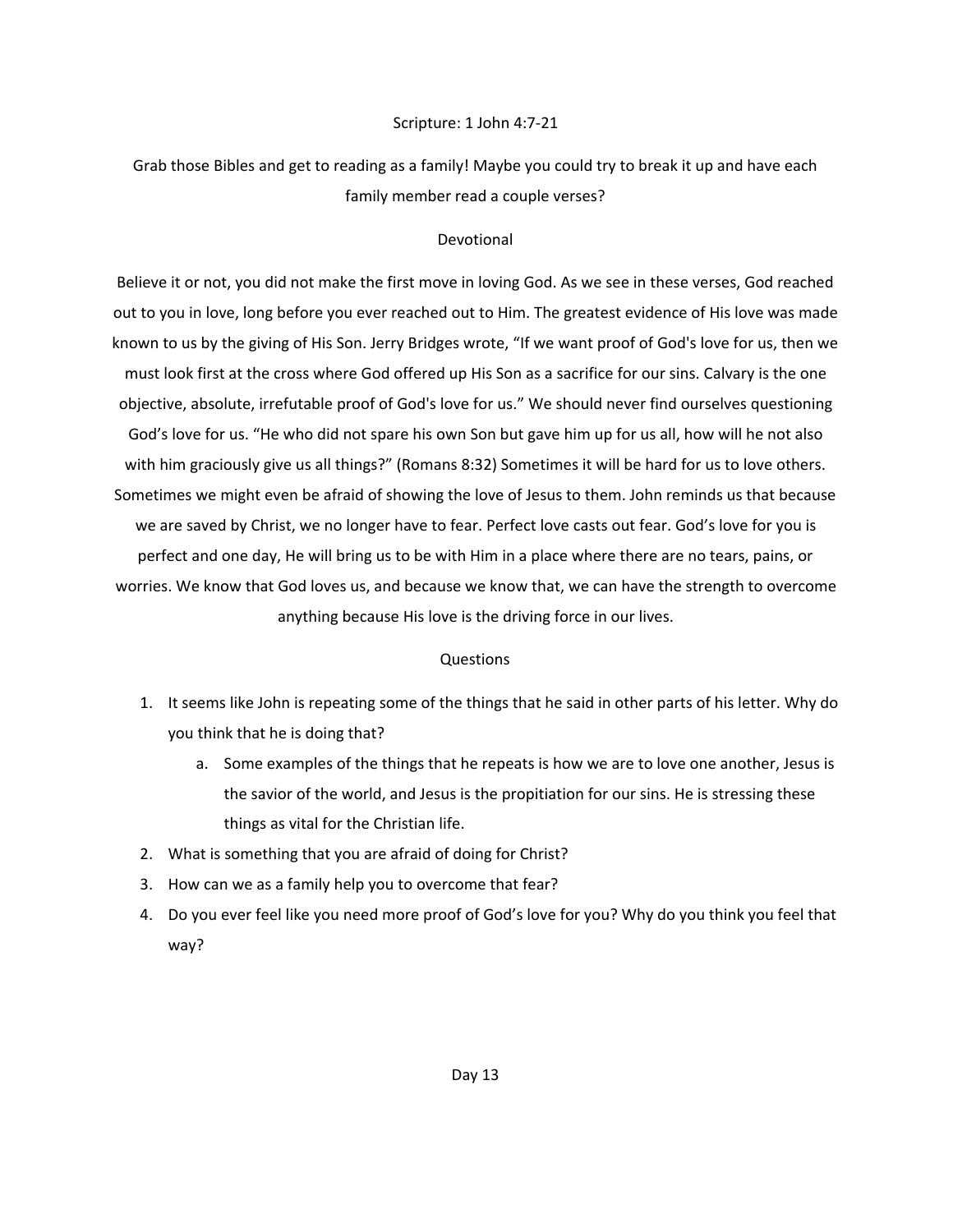#### Scripture: 1 John 5:1-5

Everyone who believes that Jesus is the Christ has been born of God, and everyone who loves the Father loves whoever has been born of him. <sup>2</sup> By this we know that we love the children of God, when we love God and obey his commandments. <sup>3</sup> For this is the love of God, that we keep his commandments. And his commandments are not burdensome. **<sup>4</sup>** For everyone who has been born of God overcomes the world. And this is the victory that has overcome the world—our faith. **<sup>5</sup>**Who is it that overcomes the world except the one who believes that Jesus is the Son of God?

## Devotional

I feel like we can make salvation so difficult. We like to add a lot of layers to it and tell ourselves that we need to complete this task, or live this way and then maybe, we will be good enough to make it into Heaven. Scripture is filled with examples of how we are saved solely through the redeeming work of Christ and by placing our faith in Him. John tells us that everyone who believes that Jesus is the Christ has been born of God. That's all it takes! Paul reminds us in Ephesians 2:8-9, "For by grace you have been saved through faith. And this is not your own doing; it is the gift of God, not a result of works, so that no one may boast." It is not about the amount of faith that you have or the works that you do, it is about the One that your faith is in. He is the One that saves you, you are powerless to save yourself. Our

faith is a faith that can move mountains. It is a faith that can change the world. It is a faith that overcomes the world. We should live with the confidence of having faith in the One that has overcome death and the world.

- 1. Why do you think we try to earn our salvation even though the Bible teaches us that we are saved by faith?
- 2. Why is God's grace considered a gift?
	- a. We can do nothing to earn His grace, just like we can do nothing to deserve a gift. We are saved by the grace that He extends to us.
- 3. How does our faith overcome the world?
	- a. Because the One that our faith is in has already overcome the world! Jesus has won the victory!
- 4. Do you think that it is easy to follow God's commands?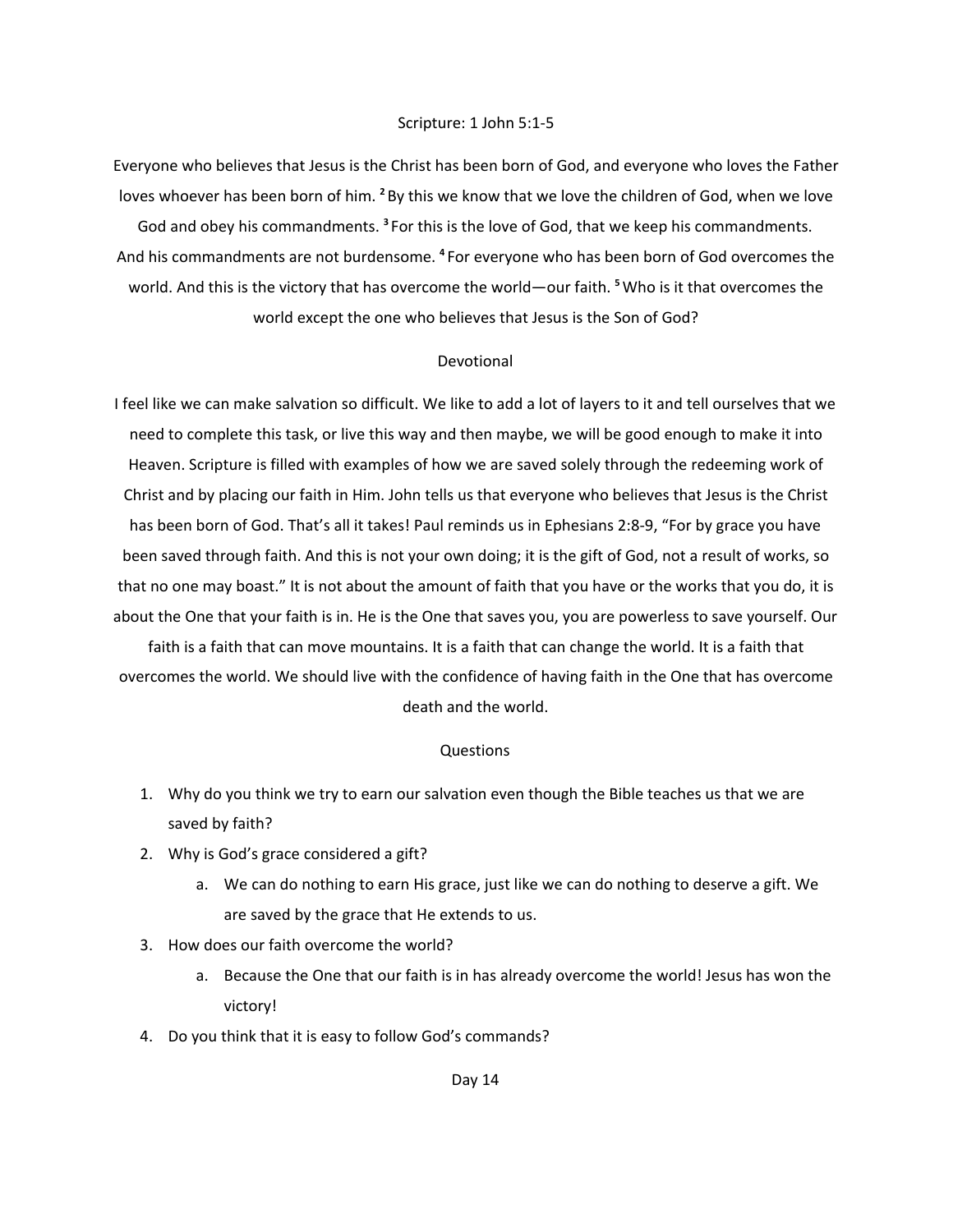**<sup>6</sup>** This is he who came by water and blood—Jesus Christ; not by the water only but by the water and the blood. And the Spirit is the one who testifies, because the Spirit is the truth. **<sup>7</sup>** For there are three that testify: <sup>8</sup> the Spirit and the water and the blood; and these three agree. <sup>9</sup> If we receive the testimony of men, the testimony of God is greater, for this is the testimony of God that he has borne concerning his Son. **<sup>10</sup>**Whoever believes in the Son of God has the testimony in himself. Whoever does not believe God has made him a liar, because he has not believed in the testimony that God has borne concerning his Son. **<sup>11</sup>**And this is the testimony, that God gave us eternal life, and this life is in his Son. **<sup>12</sup>**Whoever has the Son has life; whoever does not have the Son of God does not have life.

## Devotional

I'll admit that this is a pretty confusing section of Scripture. Theologians for centuries have debated about what John means when he talks about the water and the blood. I'll do my best to help you along based on my understanding of the passage. The water and the blood point to a key moment in Christ's crucifixion. We see that when the soldier pierces His side, water and blood poured out (John 19:34). This confirmed that Jesus really did die and would later confirm His resurrection. We see in the water, the blood, and the spirit, both the human and divine of Jesus. Here we see that Jesus really is who He says He is: Fully Man and Fully God. He really did die and He really was resurrected. It is through His death and resurrection that we are saved. He is the resurrection and the life.

## Questions

- 1. What should you do when you come across a verse or section of verses that are confusing to you?
- 2. Why was it important for Jesus to be fully God and fully man?
	- a. To put it simply, Jesus became man because man needed to pay the price for sin. Jesus is fully God because only God could forgive the debt. Jesus connects man back to God.
- 3. Do you trust God to be honest with you or do you find it hard to trust Him sometimes?

#### Day 15

## Scripture: 1 John 5:13-21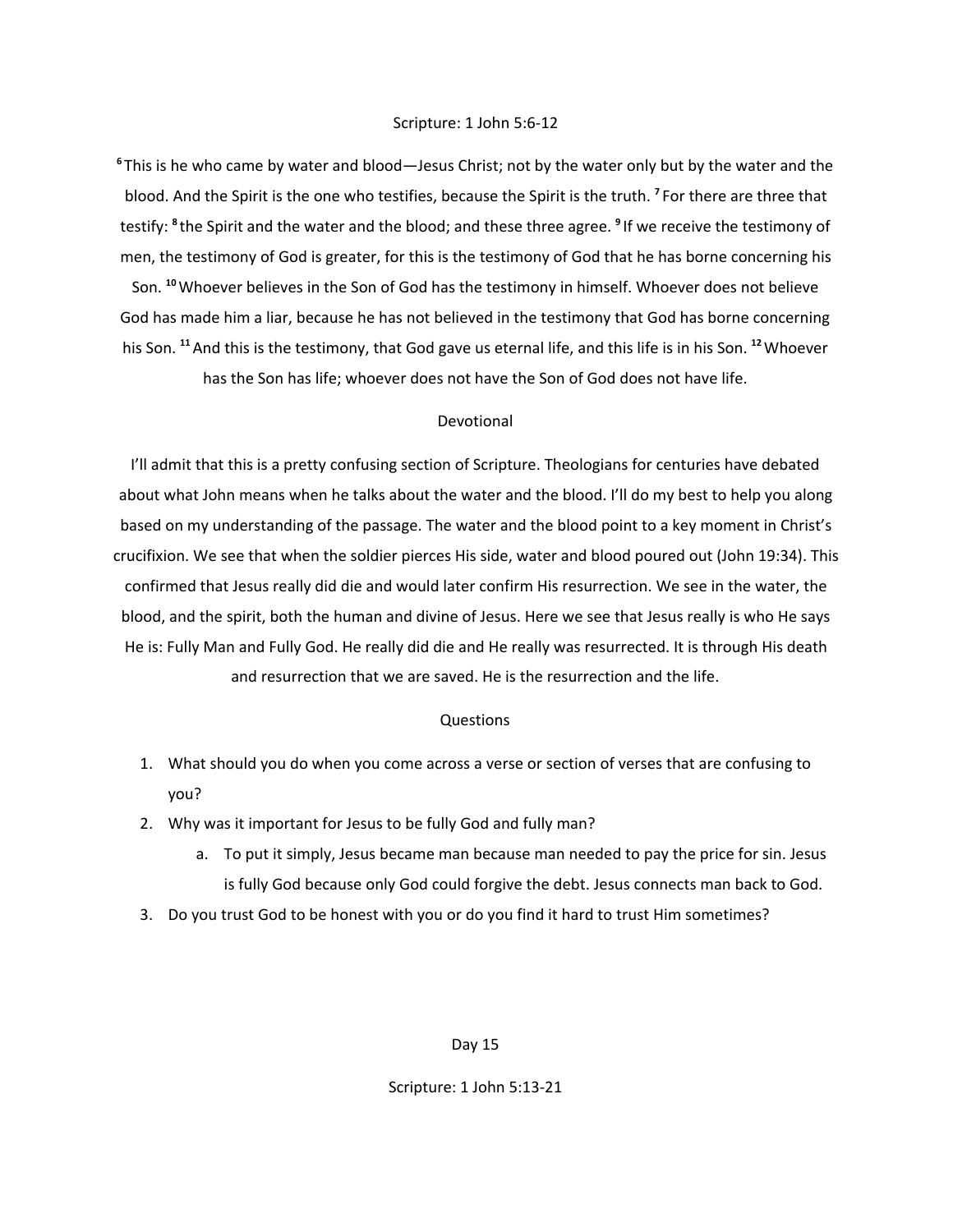**13** I write these things to you who believe in the name of the Son of God, that you may know that you have eternal life. <sup>14</sup> And this is the confidence that we have toward him, that if we ask anything according to his will he hears us. <sup>15</sup> And if we know that he hears us in whatever we ask, we know that we have the requests that we have asked of him. <sup>16</sup> If anyone sees his brother committing a sin not leading to death, he shall ask, and God will give him life—to those who commit sins that do not lead to death. There is sin that leads to death; I do not say that one should pray for that. **<sup>17</sup>**All wrongdoing is sin, but there is sin that does not lead to death. **<sup>18</sup>**We know that everyone who has been born of God does not keep on sinning, but he who was born of God protects him, and the evil one does not touch him. **<sup>19</sup>**We know that we are from God, and the whole world lies in the power of the evil one. **<sup>20</sup>**And we know that the Son of God has come and has given us understanding, so that we may know him who is true; and we are in him who is true, in his Son Jesus Christ. He is the true God and eternal life. **<sup>21</sup>** Little children, keep yourselves from idols.

## Devotional

This is our last lesson of the series, so I wanted to just say something quick and give you time to reflect on all that you went through and read. I think a perfect way to end this little series is by looking at what John says here in verse 13. "I write these things to you who believe in the name of the Son of God that you may know that you have eternal life." We don't have to worry about if we are saved or not because Christ has made it known to us. There is no reason to fear, Jesus Christ has made you whole!

#### Questions

You did it! If you've gotten to this point, you either skipped to the last page or you made it through all 2 weeks of these family devotionals! I only have 1 question for you for today's lesson. What are 2 or 3 things that you feel that the Lord has spoken to you in the past 2 weeks? What is something that has really jumped out to you in this time that you have all spent together? It's ok if you need to go back and look at some of the other lessons. I hope that you were able to really soak in the Word of God and grow together as a family. If this was something that you find helpful and you would like for me to continue to send something out like this every couple of weeks that you as a family can work on, let me know by sending me an email at [pastorbrady@obbcblackridge.com.](mailto:pastorbrady@obbcblackridge.com) I look forward to hearing from you! Also check out the next page for some additional resources that can help your family time! -Pastor Brady

## Extra resources

Sermons and Books on 1 John: